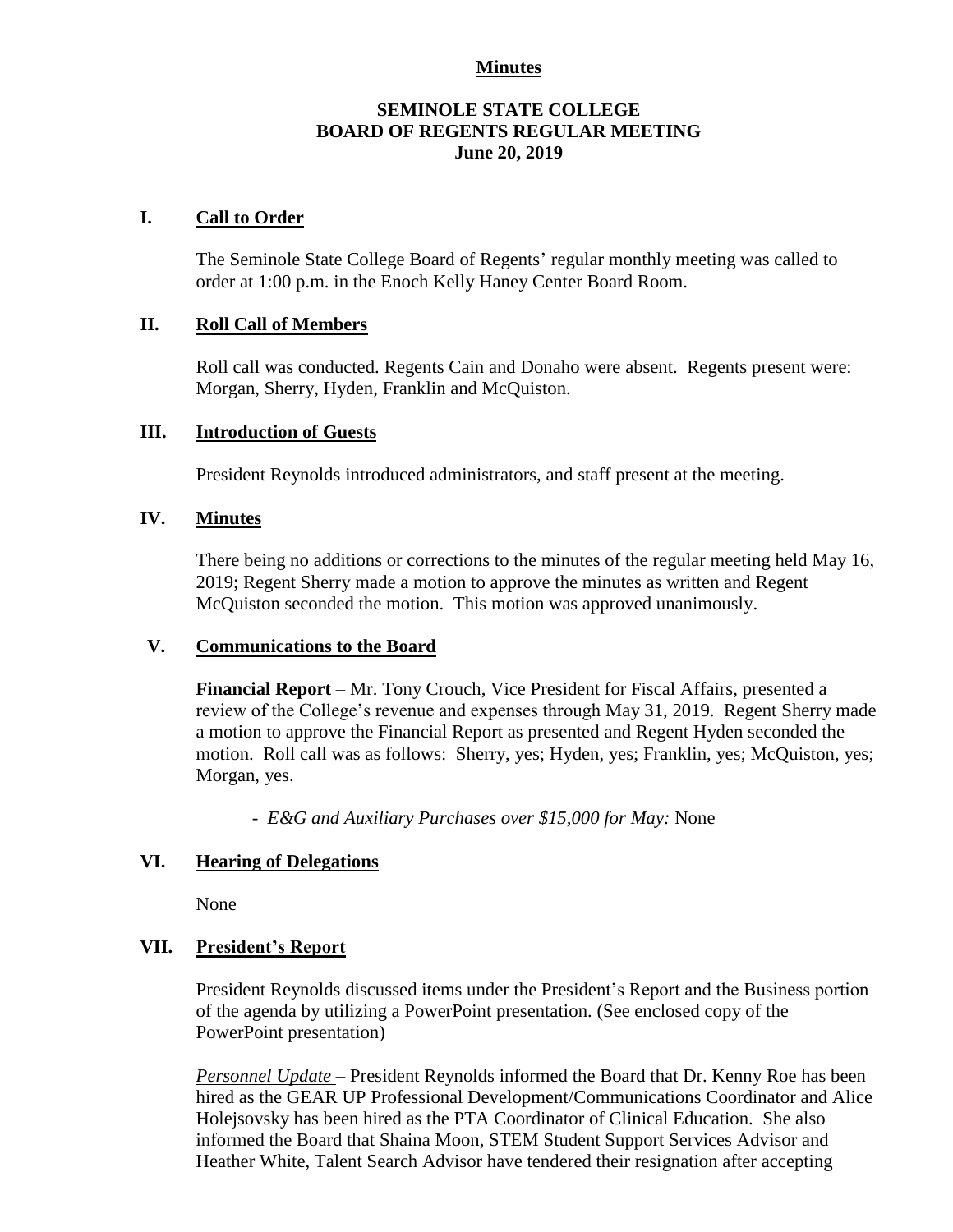**Minutes** SSC Board of Regents Regular Meeting June 20, 2019 Page 2

> positions at area public schools. Additionally, President Reynolds told the Board about a shared Faculty Member, Jamie Worthley. Ms. Worthley will be teaching at Seminole State College and East Central University as part of the shared agreement.

> *Campus Activities* – President Reynolds told the Board members about several recent and upcoming campus activities. These were:

- President Reynolds shared the summaries of the SSC Employee Satisfaction Surveys
- President Reynolds gave a sports update. The softball team placed  $4<sup>th</sup>$  in the nation after the national tournament, Kevin Dickey with the SSC baseball team was named a 1<sup>st</sup> Team All American and 35 student athletes and 5 teams were honored with academic awards
- Mary Higgins, Accounts Payable Clerk was honored at a retirement reception
- SSC welcomed the new Vice President for Academic Affairs, Dr. Larry Guerrero
- SSC has signed an agreement to allow the City of Seminole to utilize the SSC swimming pool for public swim this summer
- Kid's Camps on campus are in full swing
- Several Global Studies trips were scheduled for the summer. These were: Cultural exchange trip to Denmark in May; 8-day Study Tour of Paris in May; and European Tour of Barcelona, Southern France and Florence in June
- President Reynolds gave an update on the progress of the sports complex construction

*Upcoming Events* – President Reynolds told the Board members about a couple upcoming events. These were: Retirement Reception for Deedra Eldredge, NASNTI Coaching Specialist; and the SSC Educational Foundation Invitational Golf Tournament to be held on September 20<sup>th</sup>.

# **VIII. Business**

**Approval of Tuition and Fee Package Increase** – President Reynolds presented the Board with information about a proposed tuition increase, a letter of support from the Student Government Association and a memo from Vice President Tony Crouch about an increase of 3.3% effective Fall 2019. President Reynolds discussed the need for an increase in tuition to help fund a raise for professional and classified staff employees. Regent McQuiston made a motion to approve the tuition increase as presented and Regent Franklin seconded this motion. Roll call was as follows: Sherry, yes; Hyden, yes; Franklin, yes; McQuiston, yes; Morgan, yes.

**Approval of the FY20 Educational and General Budget** – Vice President Crouch presented the Board with a copy of materials for the FY20 budget for review. Vice President Crouch highlighted several aspects of this year's budget. Vice President Crouch also shared information about appropriations history, revenue history, expenditure history and expenditures by function and object. Vice President Crouch and President Reynolds recommended approval of the FY20 Educational and General Budget. Regent Sherry made a motion to approve the FY20 Educational and General Budget as presented and Regent McQuiston seconded this motion. Roll call was as follows: Sherry, yes; Hyden, yes; Franklin, yes; McQuiston, yes; Morgan, yes.